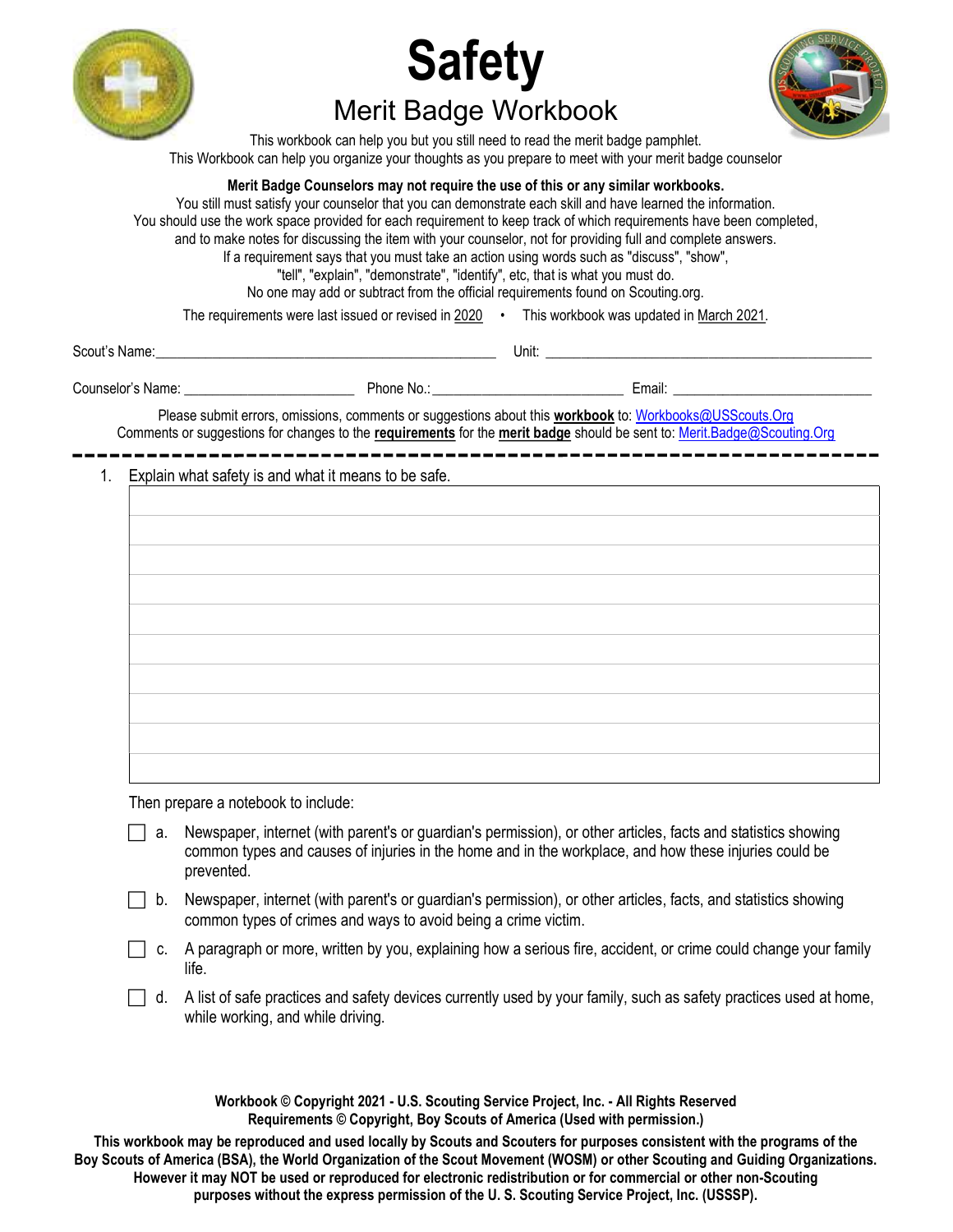# **Safety**

 $\circ$  a. Using a safety checklist approved by your counselor, make an inspection of your home. (There is a Home Safety Checklist you can use at the end of this workbook.)

Identify any hazards found and explain how these can be corrected.

| Hazard | How to correct |
|--------|----------------|
|        |                |
|        |                |
|        |                |
|        |                |
|        |                |
|        |                |
|        |                |
|        |                |
|        |                |
|        |                |
|        |                |
|        |                |
|        |                |
|        |                |

Review and develop your family's plan fire prevention plan. Review your family's emergency action plan for fire  $\subset$  b. in your home. As you develop these plans with family members, share with them facts about the common causes of fire in the home, such as smoking, cooking, electrical appliances, and candles.

# 3. Do the following:

 $\degree$  a. Discuss with your counselor how you contribute to the safety of yourself, your family, and your community.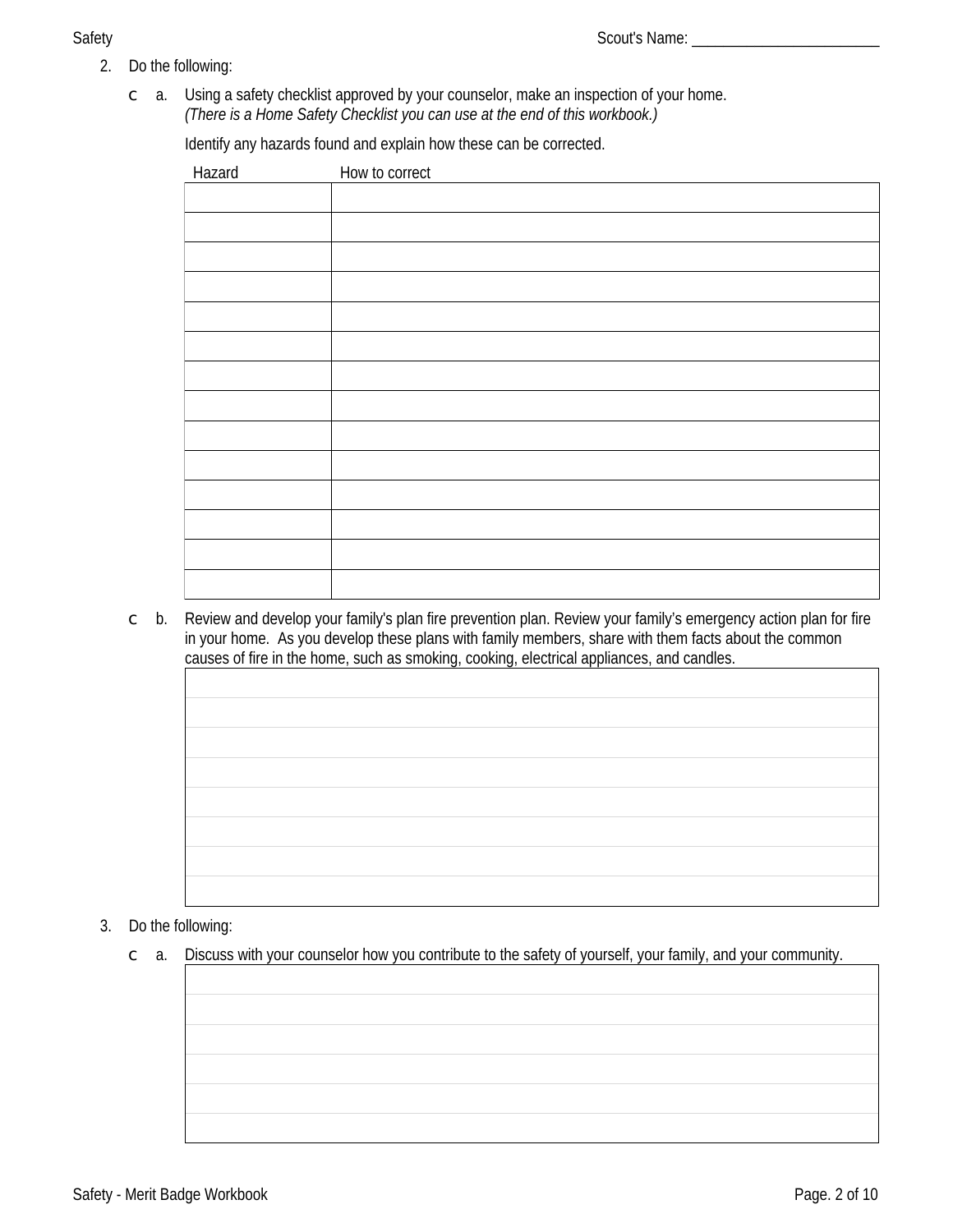c b. Show your family members how to protect themselves and your home from accidents, fire, burglary, robbery,<br>and assault.

| anu assaun.      |  |
|------------------|--|
| Accidents:       |  |
|                  |  |
|                  |  |
|                  |  |
|                  |  |
|                  |  |
| Fire:            |  |
|                  |  |
|                  |  |
|                  |  |
|                  |  |
| <b>Burglary:</b> |  |
|                  |  |
|                  |  |
|                  |  |
|                  |  |
|                  |  |
| Robbery:         |  |
|                  |  |
|                  |  |
|                  |  |
|                  |  |
| <b>Assault</b>   |  |
|                  |  |
|                  |  |
|                  |  |
|                  |  |
|                  |  |

C c. Discuss with your counselor the tips for online safety.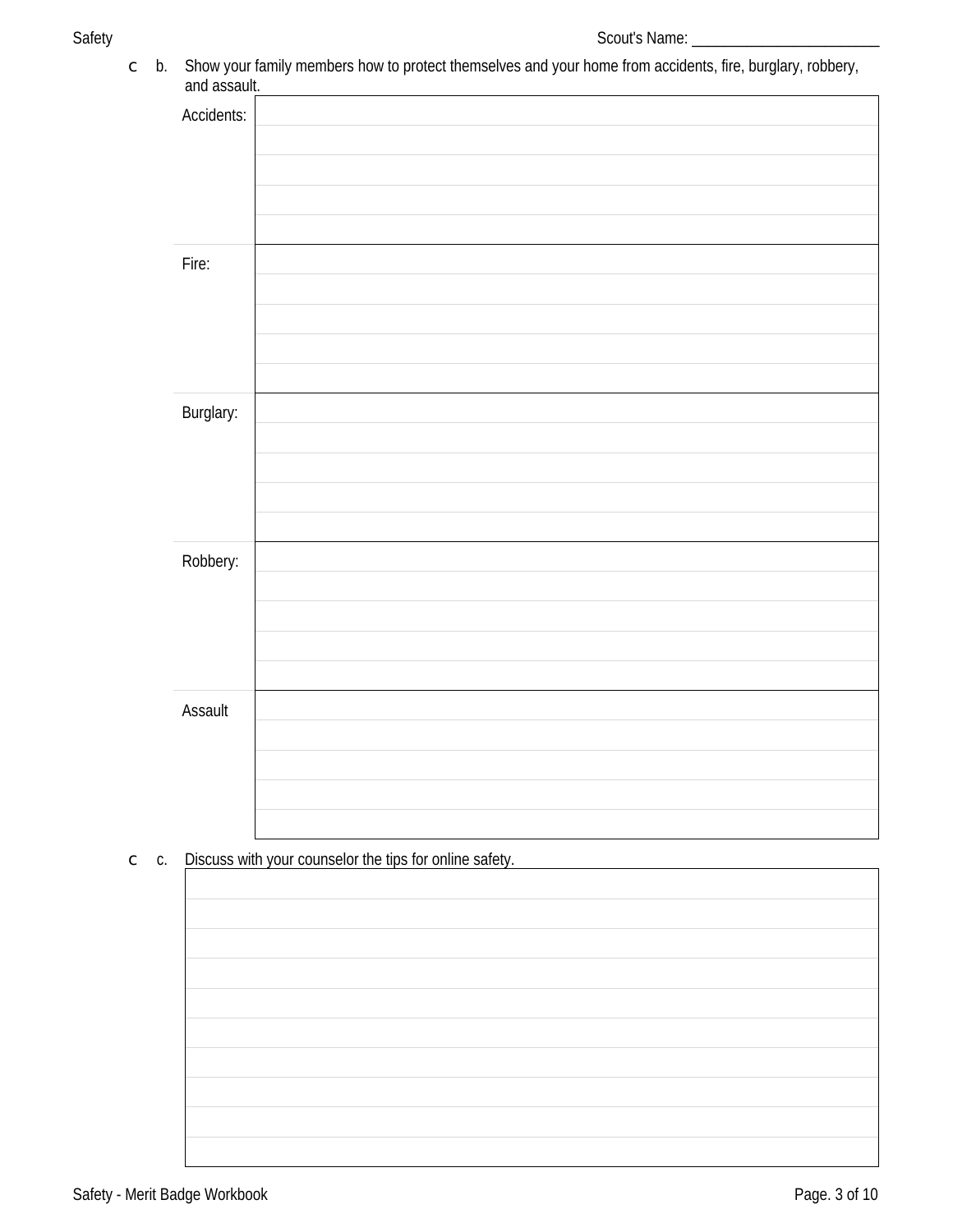| Explain the steps individuals can take to help prevent identity theft. |
|------------------------------------------------------------------------|
|------------------------------------------------------------------------|

| Explain the steps individuals can take to neip prevent luctually then. |  |
|------------------------------------------------------------------------|--|
|                                                                        |  |
|                                                                        |  |
|                                                                        |  |
|                                                                        |  |
|                                                                        |  |
|                                                                        |  |
|                                                                        |  |
|                                                                        |  |
|                                                                        |  |
|                                                                        |  |
|                                                                        |  |
|                                                                        |  |
|                                                                        |  |
|                                                                        |  |
|                                                                        |  |
|                                                                        |  |
|                                                                        |  |
|                                                                        |  |
|                                                                        |  |
|                                                                        |  |
|                                                                        |  |
|                                                                        |  |
|                                                                        |  |
|                                                                        |  |
|                                                                        |  |
|                                                                        |  |
|                                                                        |  |

 $\subset$  d. Discuss with your counselor the three R's of Youth Protection and how to recognize child abuse.

The three R's of Youth Protection:



# How to recognize child abuse: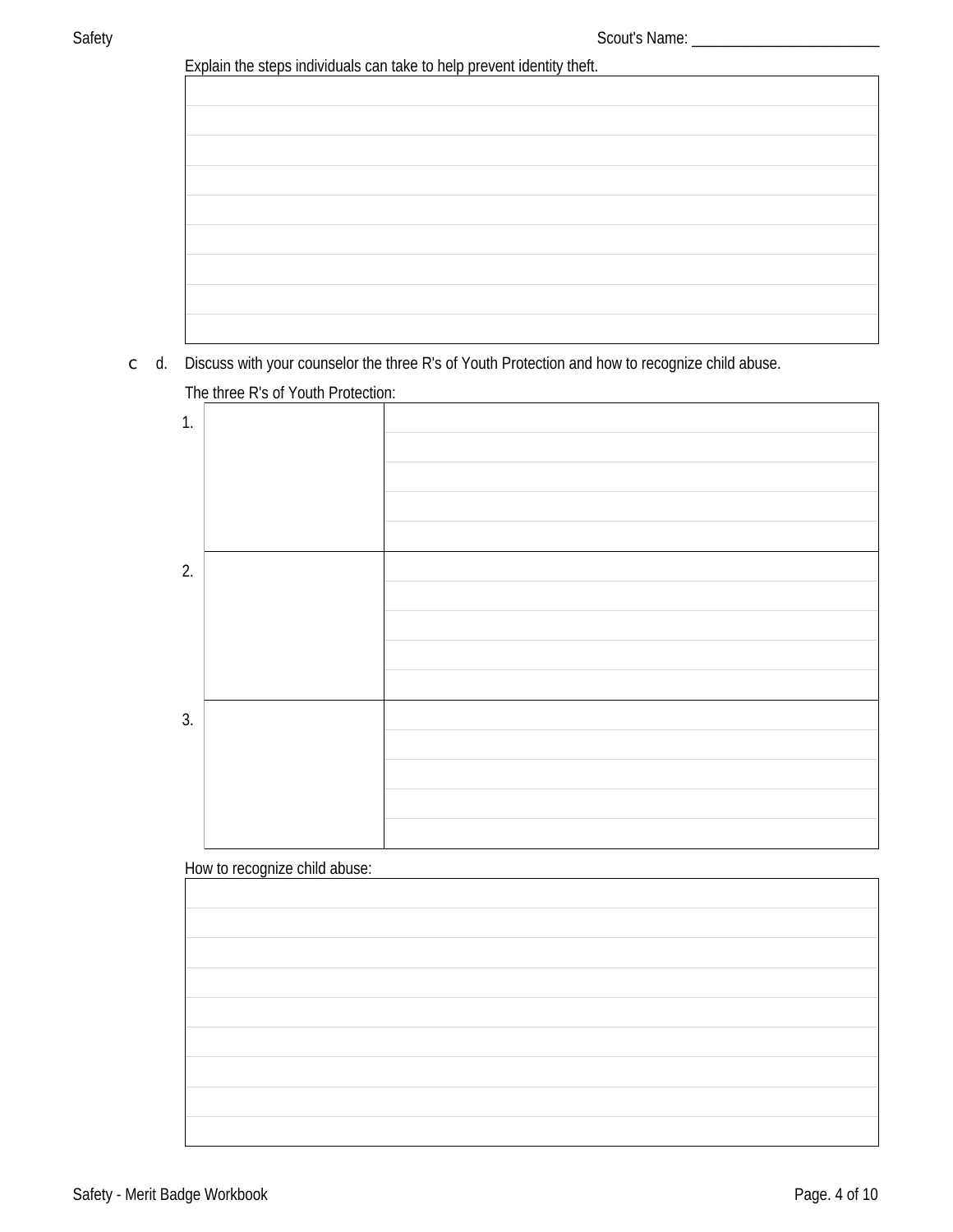# **Safety**

Show your family the exits you would use from different public buildings (such as a theater, municipal building, library,  $\subset$  4. supermarket, shopping center, or your place of worship) in the event of an emergency. Teach your family what to do in the event that they need to take shelter in or evacuate a public place.

| no ovem mat moy nooa to take energy in or ovacaato a passio place. |  |
|--------------------------------------------------------------------|--|
|                                                                    |  |
|                                                                    |  |
|                                                                    |  |
|                                                                    |  |
|                                                                    |  |
|                                                                    |  |
|                                                                    |  |
|                                                                    |  |
|                                                                    |  |
|                                                                    |  |
|                                                                    |  |

5. Make an emergency action plan for five family activities outside the home (at your place of worship, at a theater, on a picnic, at the beach, and while traveling, for example). Each plan should include an analysis of possible hazards, proposed action to correct hazards, and reasons for the correction you propose in each plan.

| At your place of worship: |  |
|---------------------------|--|
| <b>Possible Hazards:</b>  |  |
|                           |  |
| Action to correct hazard: |  |
|                           |  |
|                           |  |
|                           |  |
| Reasons:                  |  |
|                           |  |
|                           |  |
|                           |  |
|                           |  |
| At a Theater:             |  |
| <b>Possible Hazards:</b>  |  |
|                           |  |
| Action to correct hazard: |  |
|                           |  |
|                           |  |
|                           |  |
| Reasons:                  |  |
|                           |  |
|                           |  |
|                           |  |
|                           |  |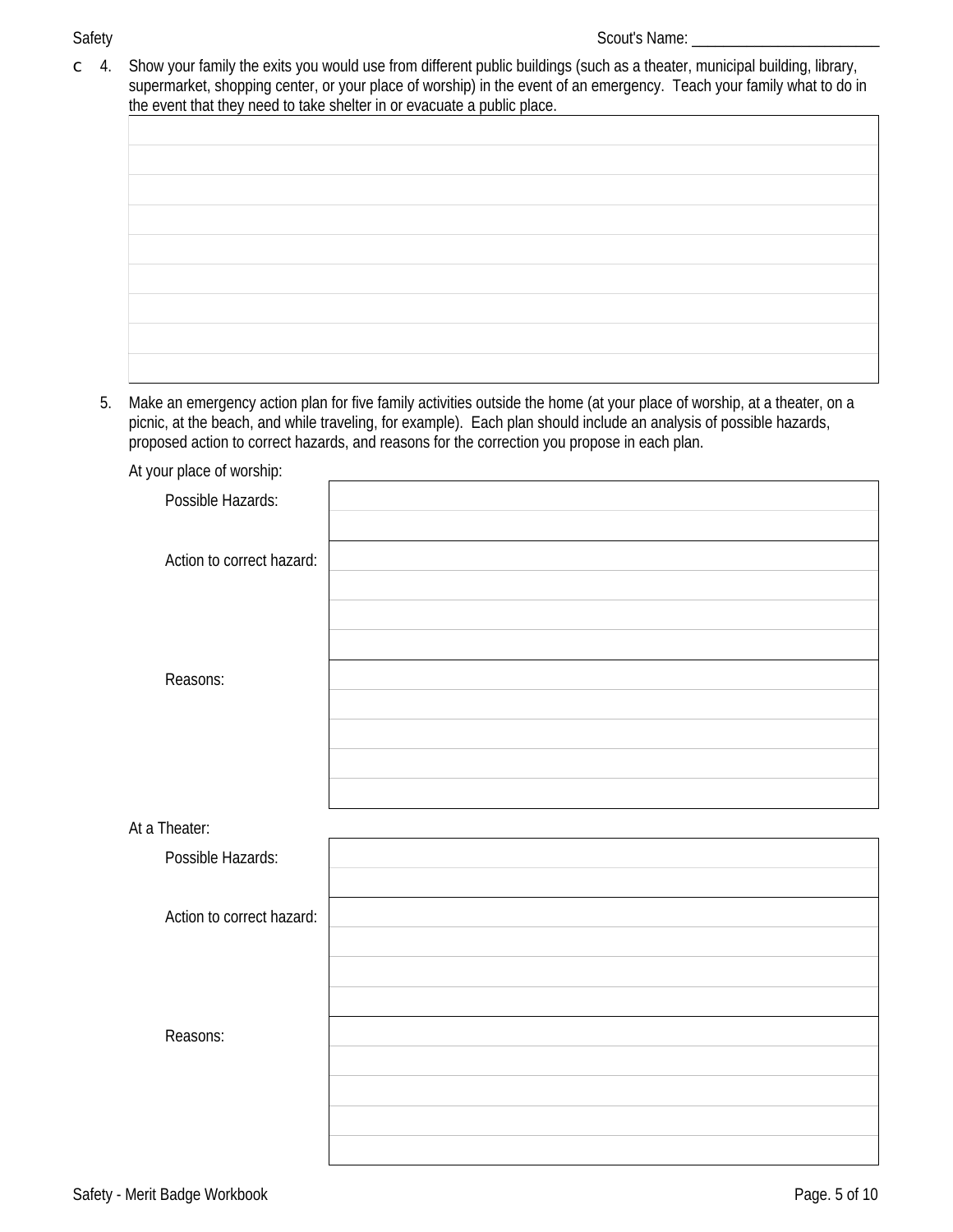| Possible Hazards:<br>Action to correct hazard:<br>Reasons:<br>At a beach:<br><b>Possible Hazards:</b><br>Action to correct hazard:<br>Reasons:<br>While traveling:<br><b>Possible Hazards:</b><br>Action to correct hazard:<br>Reasons: | On a picnic: |  |
|-----------------------------------------------------------------------------------------------------------------------------------------------------------------------------------------------------------------------------------------|--------------|--|
|                                                                                                                                                                                                                                         |              |  |
|                                                                                                                                                                                                                                         |              |  |
|                                                                                                                                                                                                                                         |              |  |
|                                                                                                                                                                                                                                         |              |  |
|                                                                                                                                                                                                                                         |              |  |
|                                                                                                                                                                                                                                         |              |  |
|                                                                                                                                                                                                                                         |              |  |
|                                                                                                                                                                                                                                         |              |  |
|                                                                                                                                                                                                                                         |              |  |
|                                                                                                                                                                                                                                         |              |  |
|                                                                                                                                                                                                                                         |              |  |
|                                                                                                                                                                                                                                         |              |  |
|                                                                                                                                                                                                                                         |              |  |
|                                                                                                                                                                                                                                         |              |  |
|                                                                                                                                                                                                                                         |              |  |
|                                                                                                                                                                                                                                         |              |  |
|                                                                                                                                                                                                                                         |              |  |
|                                                                                                                                                                                                                                         |              |  |
|                                                                                                                                                                                                                                         |              |  |
|                                                                                                                                                                                                                                         |              |  |
|                                                                                                                                                                                                                                         |              |  |
|                                                                                                                                                                                                                                         |              |  |
|                                                                                                                                                                                                                                         |              |  |
|                                                                                                                                                                                                                                         |              |  |
|                                                                                                                                                                                                                                         |              |  |
|                                                                                                                                                                                                                                         |              |  |
|                                                                                                                                                                                                                                         |              |  |
|                                                                                                                                                                                                                                         |              |  |
|                                                                                                                                                                                                                                         |              |  |
|                                                                                                                                                                                                                                         |              |  |
|                                                                                                                                                                                                                                         |              |  |
|                                                                                                                                                                                                                                         |              |  |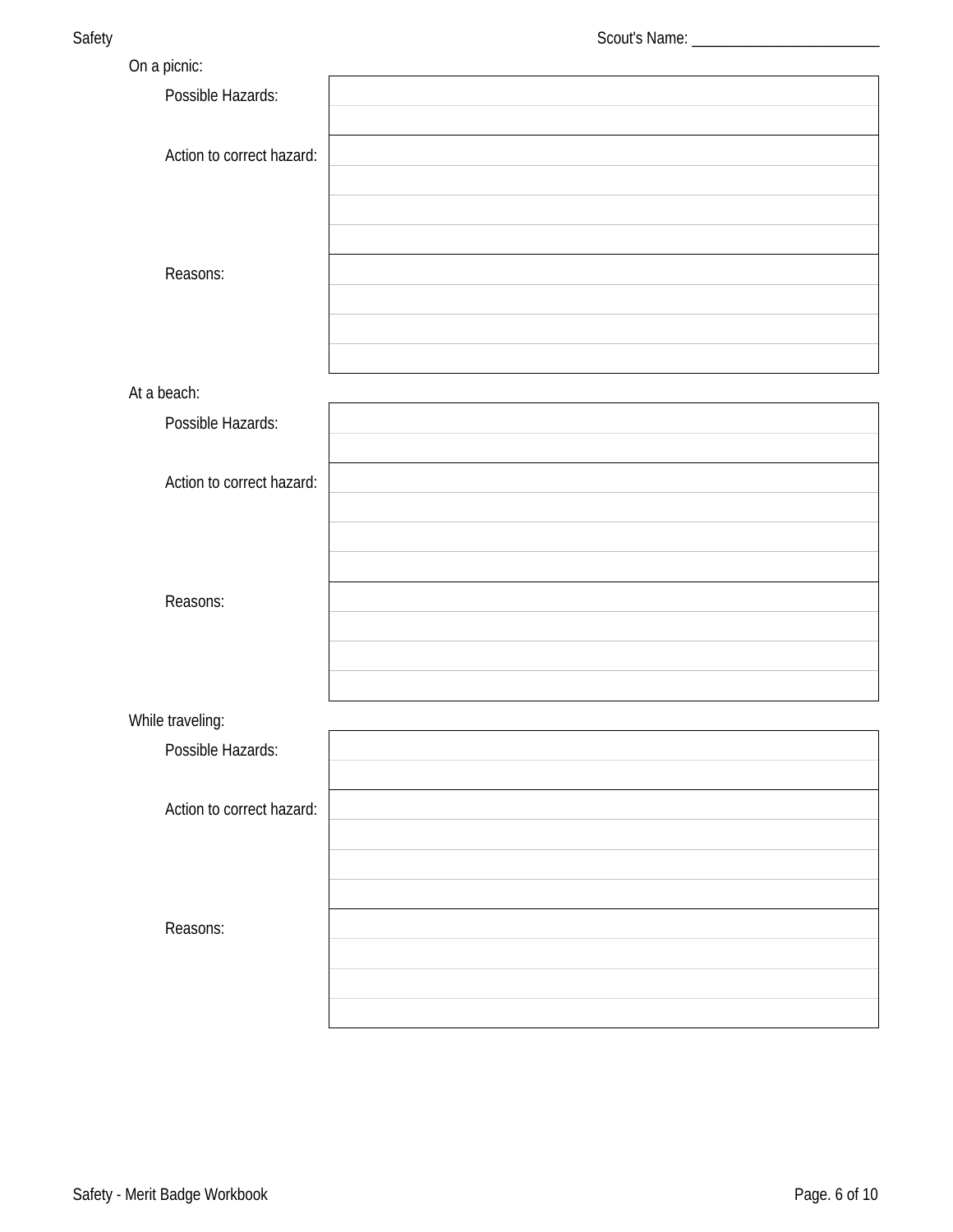$\mathsf C$ 

| Explain what the National Terrorism Advisory System is and how you would respond to each type of alert.<br>Learn about three career opportunities in the field of safety.<br>1.<br>2.<br>3.<br>Pick one career and find out the education, training, and experience required for this profession.<br>Career:<br><b>Education:</b><br>Training: | employment, or community. |
|------------------------------------------------------------------------------------------------------------------------------------------------------------------------------------------------------------------------------------------------------------------------------------------------------------------------------------------------|---------------------------|
|                                                                                                                                                                                                                                                                                                                                                |                           |
|                                                                                                                                                                                                                                                                                                                                                |                           |
|                                                                                                                                                                                                                                                                                                                                                |                           |
|                                                                                                                                                                                                                                                                                                                                                |                           |
|                                                                                                                                                                                                                                                                                                                                                |                           |
|                                                                                                                                                                                                                                                                                                                                                |                           |
|                                                                                                                                                                                                                                                                                                                                                |                           |
|                                                                                                                                                                                                                                                                                                                                                |                           |
|                                                                                                                                                                                                                                                                                                                                                |                           |
|                                                                                                                                                                                                                                                                                                                                                |                           |
|                                                                                                                                                                                                                                                                                                                                                |                           |
|                                                                                                                                                                                                                                                                                                                                                |                           |
|                                                                                                                                                                                                                                                                                                                                                |                           |
|                                                                                                                                                                                                                                                                                                                                                |                           |
|                                                                                                                                                                                                                                                                                                                                                |                           |
|                                                                                                                                                                                                                                                                                                                                                |                           |
|                                                                                                                                                                                                                                                                                                                                                |                           |
|                                                                                                                                                                                                                                                                                                                                                |                           |
|                                                                                                                                                                                                                                                                                                                                                |                           |
|                                                                                                                                                                                                                                                                                                                                                |                           |
|                                                                                                                                                                                                                                                                                                                                                |                           |
|                                                                                                                                                                                                                                                                                                                                                |                           |
|                                                                                                                                                                                                                                                                                                                                                |                           |
|                                                                                                                                                                                                                                                                                                                                                |                           |
|                                                                                                                                                                                                                                                                                                                                                |                           |
|                                                                                                                                                                                                                                                                                                                                                |                           |
|                                                                                                                                                                                                                                                                                                                                                |                           |
|                                                                                                                                                                                                                                                                                                                                                |                           |
|                                                                                                                                                                                                                                                                                                                                                |                           |
|                                                                                                                                                                                                                                                                                                                                                |                           |
|                                                                                                                                                                                                                                                                                                                                                |                           |
|                                                                                                                                                                                                                                                                                                                                                |                           |
|                                                                                                                                                                                                                                                                                                                                                |                           |
|                                                                                                                                                                                                                                                                                                                                                |                           |
|                                                                                                                                                                                                                                                                                                                                                |                           |
|                                                                                                                                                                                                                                                                                                                                                |                           |
|                                                                                                                                                                                                                                                                                                                                                |                           |
|                                                                                                                                                                                                                                                                                                                                                |                           |
|                                                                                                                                                                                                                                                                                                                                                |                           |
|                                                                                                                                                                                                                                                                                                                                                |                           |
|                                                                                                                                                                                                                                                                                                                                                |                           |
|                                                                                                                                                                                                                                                                                                                                                |                           |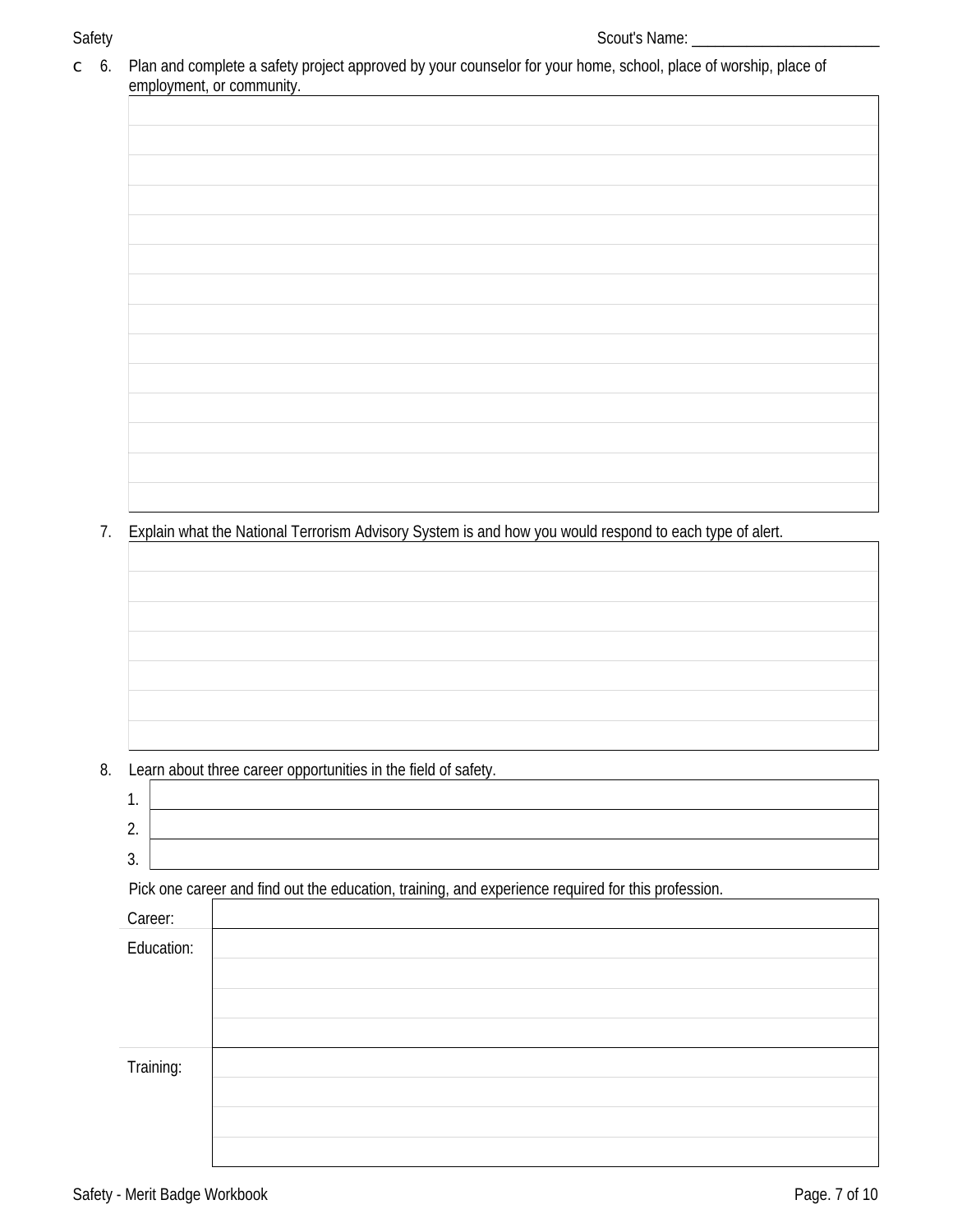Experience:

Discuss this choice with your counselor, and explain why this profession might interest you.

When working on merit badges, Scouts and Scouters should be aware of some vital information in the current edition of the Guide to Advancement (BSA publication 33088). Important excerpts from that publication can be downloaded from http://usscouts.org/advance/docs/GTA-Excerpts-meritbadges.pdf.

You can download a complete copy of the Guide to Advancement from http://www.scouting.org/filestore/pdf/33088.pdf.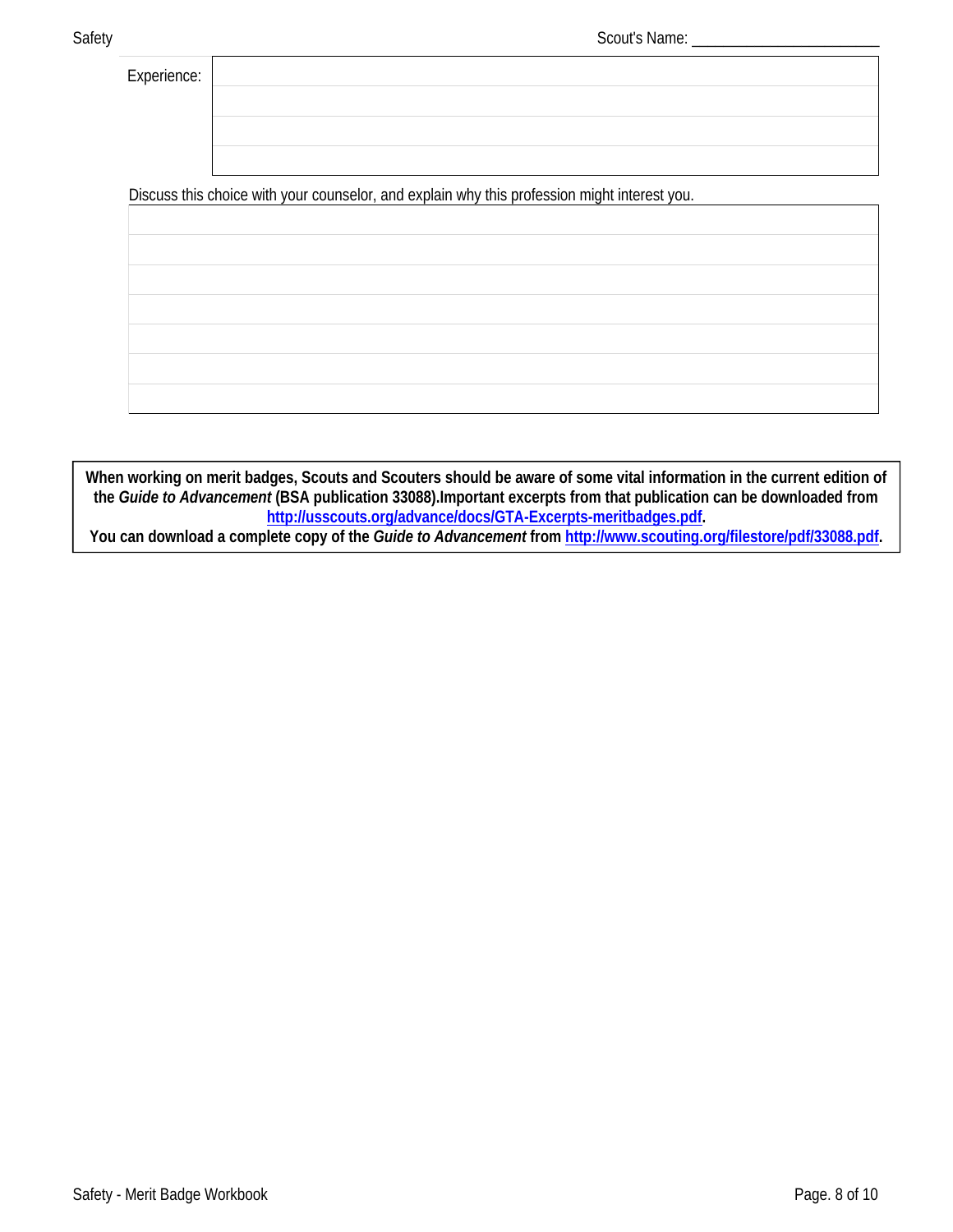## **Sample Home Safety Checklist**

Check safety steps that are being taking in your home. Write N/A if the item is not applicable. Items left blank may present a safety hazard. This list provides some sample safety steps you might take. See your Safety Merit Badge pamphlet and counselor for more information. Ask your parent or quardian before making any changes.

## **Stairways, Halls, and Outdoor Steps**

- Stairways with three or more steps have a strong handrail and  $\subset$ slip resistant finish.
- $\circ$  Stairways & halls are kept free from boxes, toys, shoes, brooms, tools, and other tripping hazards.
- $\circ$  Gates at top and bottom of stairs prevent children from falling.
- $\circ$  The head and foot of stairs have no small or loose rugs.
- $\circ$  Stair carpeting or covering is fastened securely.
- $\circ$  Stairways & halls have good lighting, controllable at each end.

# Kitchen

- $\circ$  Matches are kept where children cannot get them.
- $\circ$  Emergency numbers are posted next to the telephone, including 911 and poison control.
- $\circ$  Knives & sharp instruments are kept in knife drawers or holder.
- $\circ$  Can openers don't leave sharp edges on cans.
- $\circ$  Disinfectants & cleaning products are out of reach of children.
- $\circ$  Pan handles are turned away from stove edges.
- $\circ$  Spilled grease, water, or bits of food are wiped up immediately.
- $\circ$  Pot holders are located near the stove, within easy reach.
- $\subset$  A dry chemical fire extinguisher is mounted near the stove.

# **Attic and Basement**

- $\circ$  Ladder is strong, solid, and sturdily constructed.
- $\subset$  Stairway is sturdy and well lighted.
- Children keep skates and play gear in a specific place.  $\mathsf{C}$
- $\circ$  Walls and beams are free from protruding nails.
- $\circ$  Fuses or circuit breakers are the proper size.
- $\circ$  Rubbish & flammable materials are in covered metal cans.
- $\circ$  Wastepaper is kept away from furnace and stairs.

# **Living Room and Dining Room**

- $\subset$  Furniture is placed to allow easy passage in an emergency.
- $\circ$  Before bedtime, furniture placement is checked for orderliness.
- $\circ$  Furniture and woodwork solid, in good repair, and free from splinters and rough spots.
- $\subset$  Fireplace screen fits snugly.
- $\subset$  Rugs are fastened or laid on non-slip pads.
- $\circ$  Rugs are kept from curling at their edges.
- $\circ$  Wax on floors is thoroughly buffed.
- $\circ$  Fire in fireplace is extinguished at bedtime.
- $\circ$  Candles are in stable holders and fully extinguished after use, before bedtime, or before leaving home.

## **Bathroom**

- $\subset$  Tub and shower are equipped with strong handholds.
- $\subset$  Tub floor has non-slip surface.
- Poisons and dangerous chemicals are marked, sealed shut in  $\mathsf{C}$ original containers, and out of reach of children.
- $\circ$  Medicines are out of reach of children in childproof containers.
- $\circ$  No one takes medicine in the dark.

# **Bedroom**

- $\circ$  Smoke alarm has fresh battery or secure electrical connection & is tested regularly.
- $\subset$  Carbon monoxide detector has fresh battery or secure electrical connection and is tested regularly.
- $\subset$  Furniture placement for clear passage between bed and door.
- $\circ$  Light switch or lamp is within easy reach from bed.
- $\subset$  A night-light illuminates bedroom or hall.
- $\circ$  Bureau and dresser drawers are closed when not in use.
- $\circ$  Bar across upper bunk beds helps prevent falls.
- $\subset$  Children are taught not to lean against windows or screens.
- $\circ$  Low sill windows have sturdy screens to prevent children from falling out.
- $\circ$  Smoking in bed is prohibited.
- $\mathsf{C}$ Gas and electric heating devices are turned off at bedtime.

# **Nursery**

- $\circ$  Bars on cribs are closely spaced no more than 2 3/8" apart so baby's head cannot slip between them.
- $\subset$  Crib is approved by Consumer Products or similar.
- Crib is free from sharp edges or corners.  $\overline{C}$
- $\circ$  Crib does not have a "drop" side.
- $\circ$  Sleeping garments and covers keep baby warm without danger of smothering.
- $\circ$  Pillows are kept out of bassinet or crib.
- $\circ$  No thin, plastic material is in or near the crib.
- $\circ$  No toys or objects in or near the crib or within reach of any child under 3 are less than 1 inch in diameter and 2 inches lona.
- $\subset$  No toys or objects have small parts that can be removed.
- $\circ$  Children are taught not to give marbles, etc. to younger children.
- $\circ$  Toys are sturdy, do not come apart easily, & have no sharp edges or points.
- $\circ$  Nontoxic paint is used on baby furniture and toys.
- $\subset$  All houseplants are nonpoisonous.
- 
- 
-